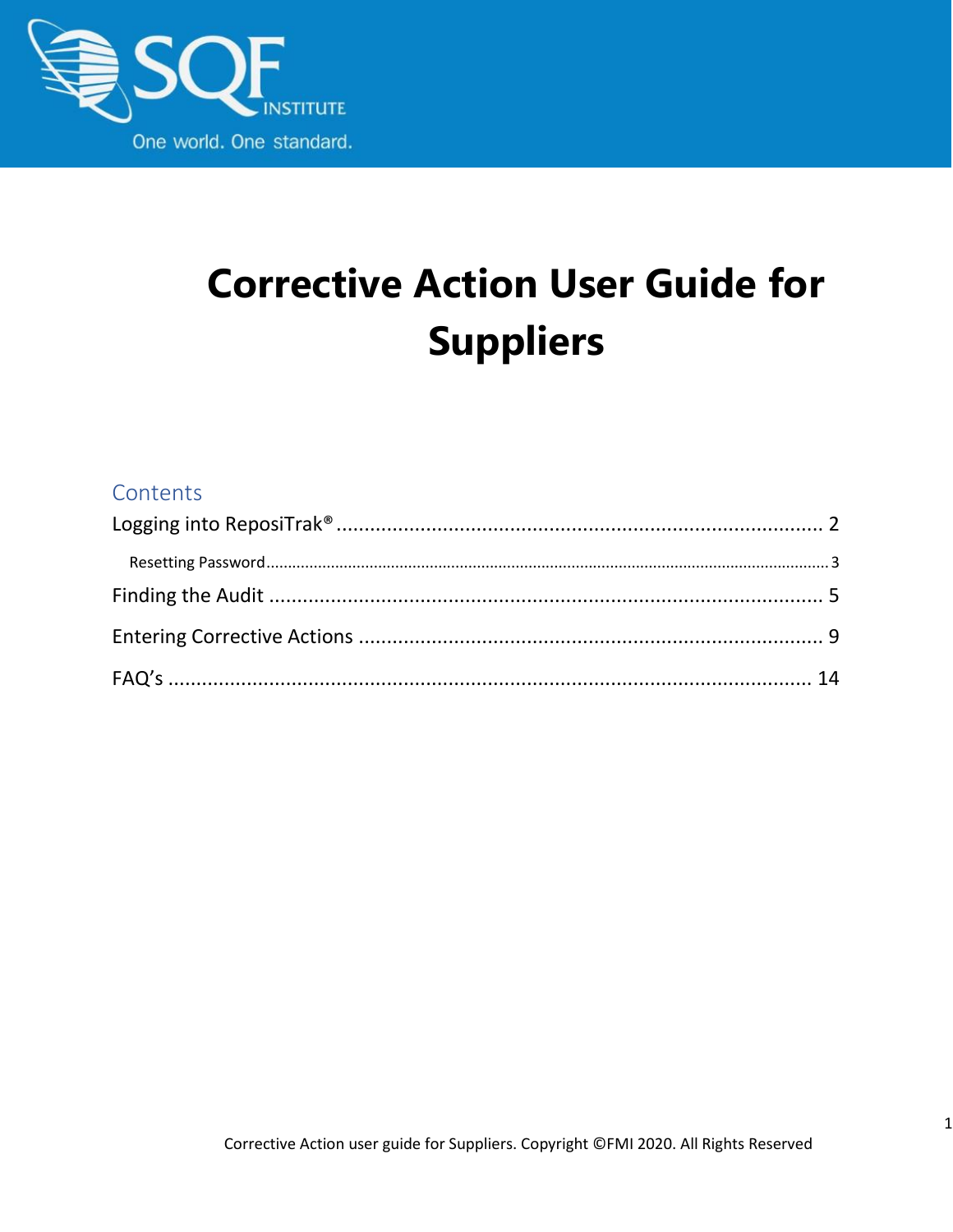

## **Logging into ReposiTrak®**

<span id="page-1-0"></span>**If your specific site is SQF certified and you need to re-register, do not add a new facility. You must re-register your existing facility. Only add a new facility when a new site is going to achieve SQF Certification**

The first step in re-registering a facility for your audit is to log into the ReposiTrak SQF Assessment Database. You can start by following the link below to the SQFI Existing User's Page:

#### <https://www.sqfi.com/assessment-database/existing-suppliers/>

Once there, click the link to log into the ReposiTrak SQF Assessment Database. You will then be presented with the screen below. You will be prompted to enter your username and password.

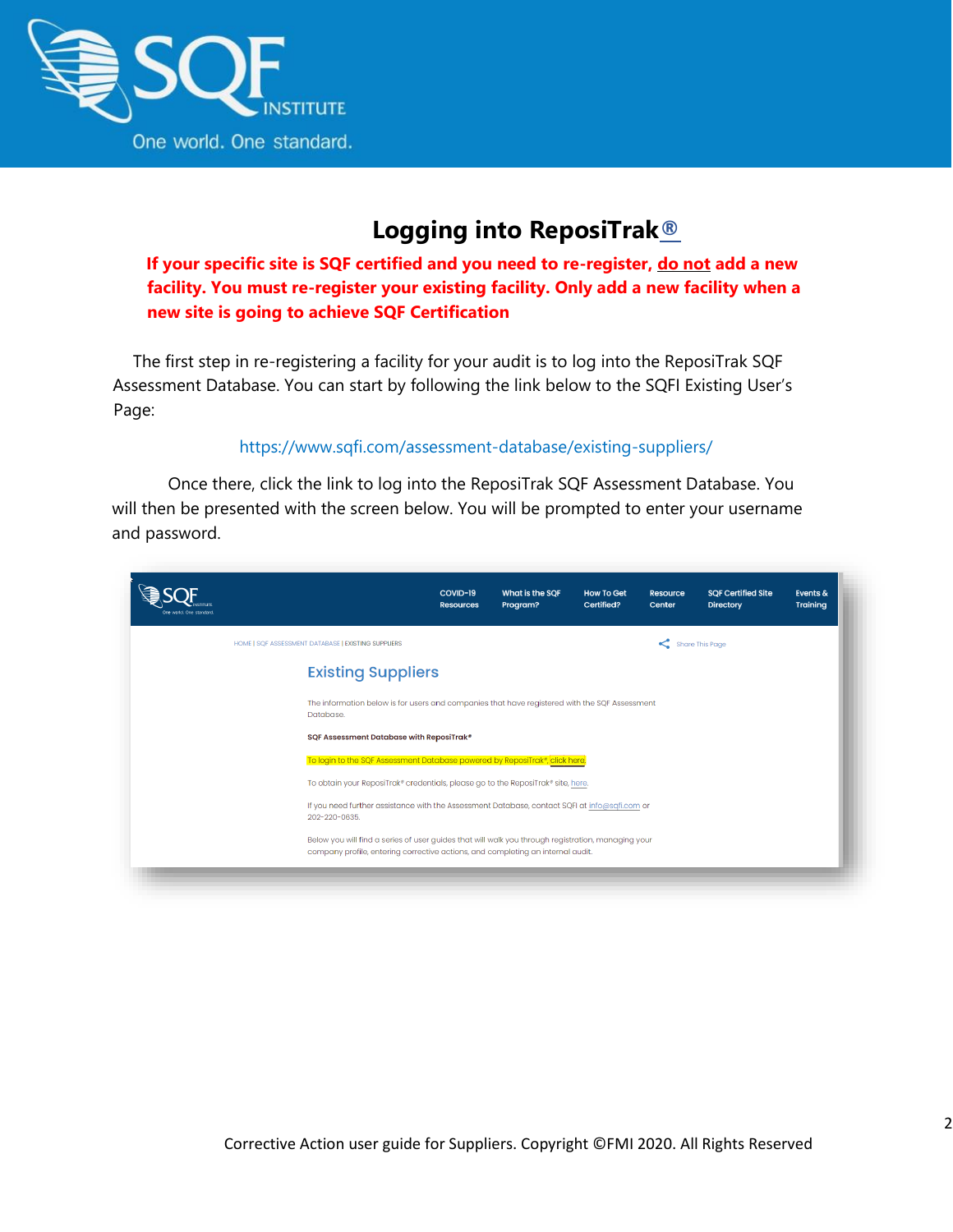

#### <span id="page-2-0"></span>Resetting your password

If you are having trouble, click this link to reset your password: [Reset Password](https://www.ac.parkcitygroup.com/application/vwavecgi/private/vialink.cgi/login/app)

| Ľ5<br>$\sqrt{\phantom{a}}$ ReposiTrak | Username<br><b>Reset Password</b><br>Password |
|---------------------------------------|-----------------------------------------------|
|                                       | ◉<br>Login                                    |

#### In the database, **your username will be the email address you provided at the time of registration**. If you do not know your password, click the **["Reset](https://www.ac.parkcitygroup.com/application/vwavecgi/private/vialink2.cgi/submit)  [Password"](https://www.ac.parkcitygroup.com/application/vwavecgi/private/vialink2.cgi/submit)** link located above the password option.

#### Resetting Password

Step 1: Clicking the **["Reset](https://www.ac.parkcitygroup.com/application/vwavecgi/private/vialink2.cgi/submit)  [Password"](https://www.ac.parkcitygroup.com/application/vwavecgi/private/vialink2.cgi/submit)** link Will take you to this screen. Once there, enter the email address associated with the account into the email address field and click "Reset Password."



Step 2. If the email address is associated with an account in the Repositrak System, you will see this screen. Click on "Login with Temporary Password."

|   | Please follow the instructions in the email that we just sent to your account. Thank you                                                                                                                                              |
|---|---------------------------------------------------------------------------------------------------------------------------------------------------------------------------------------------------------------------------------------|
|   | Login with Temporary Password                                                                                                                                                                                                         |
| Q | <b>Reset Password Again</b>                                                                                                                                                                                                           |
|   | <b>Try Different Account</b>                                                                                                                                                                                                          |
|   | If you did not receive our email, please check your spam filter. Otherwise, click "Resend Again" if you want<br>us to send you a new temporary password. Or, just click "Try Different Account" and start over from the<br>beginning. |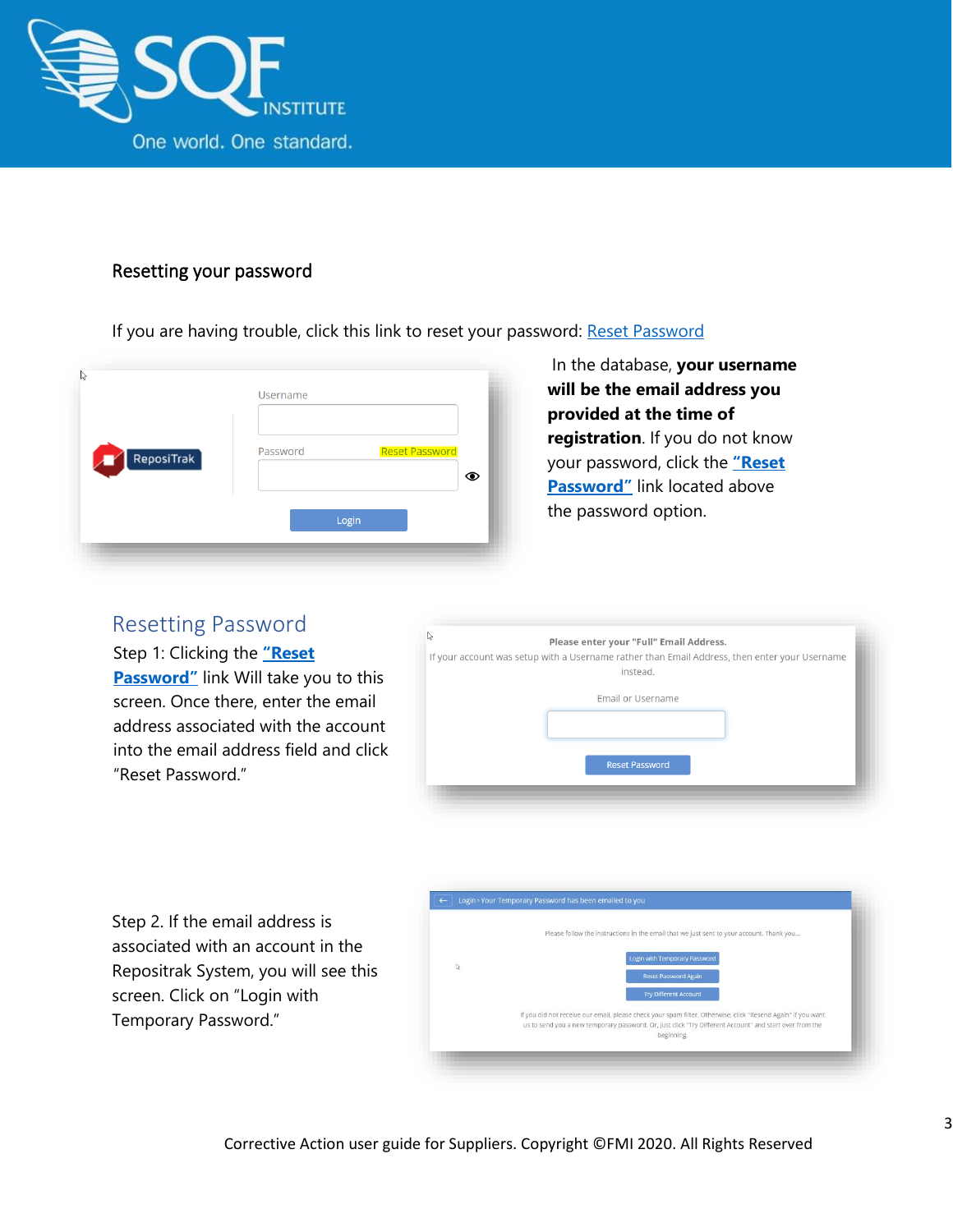

Step 3: Your screen will appear just like the right image when you have gained entry to the Repositrak website.



Next, click on "My Audits" next to the SQF Logo. You will then be taken to the home page of ReposiTrak.

| My Audits |
|-----------|
|           |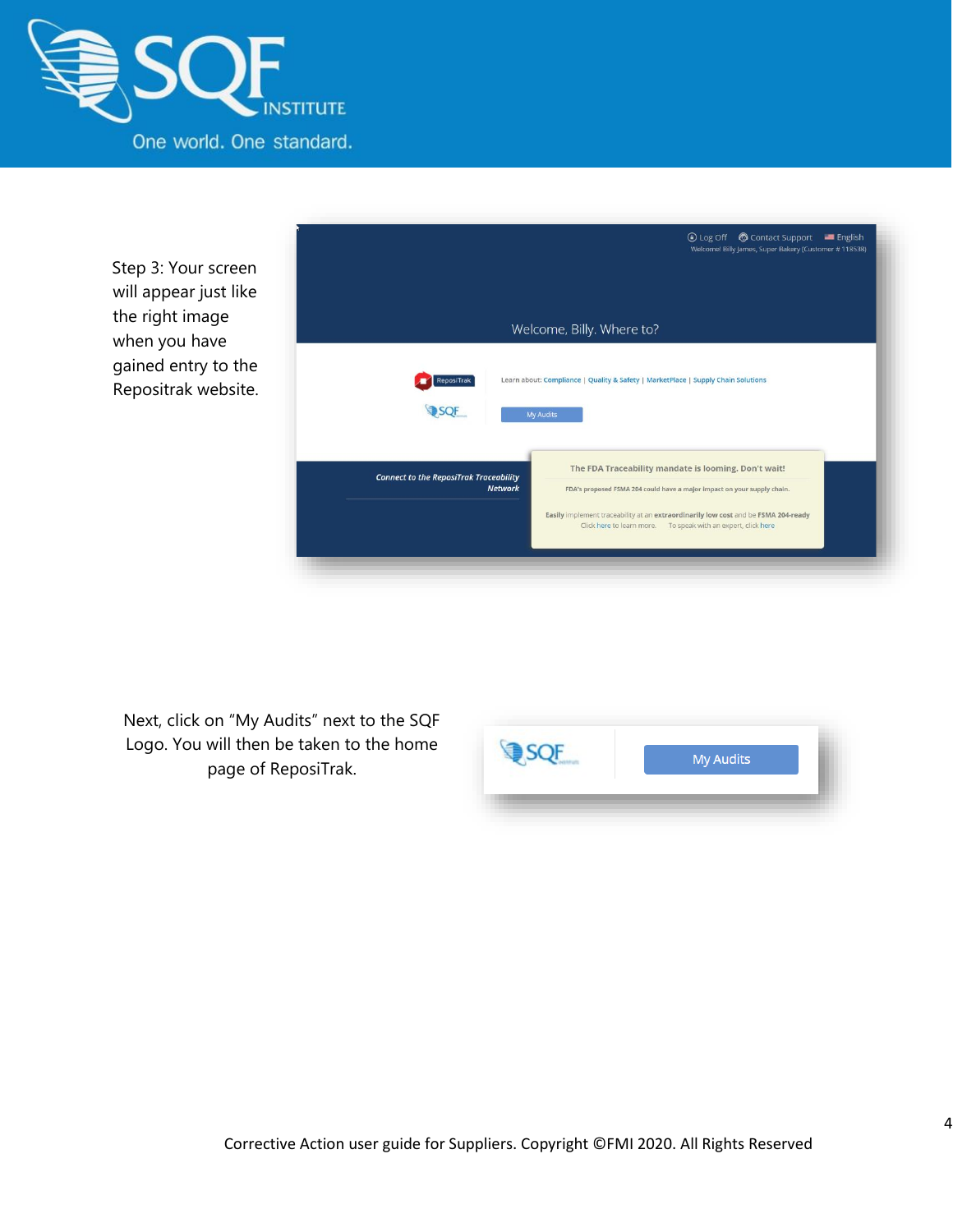

## **Finding the Audit**

<span id="page-4-0"></span>Step 1: Once you log into the database, you will be dropped into the Compliance Center. Click the tab across the top of the database labeled "Audit Compliance," as shown below.

| Applic Hion Selection > Home |                                         |                                             |                                                                    |                                                                                                                                           |                                                                                                         |
|------------------------------|-----------------------------------------|---------------------------------------------|--------------------------------------------------------------------|-------------------------------------------------------------------------------------------------------------------------------------------|---------------------------------------------------------------------------------------------------------|
|                              |                                         | <b>Protecting My Business</b>               |                                                                    |                                                                                                                                           | <b>Growing My Busir Ass</b>                                                                             |
|                              | <b>My Customer</b><br><b>Compliance</b> | <b>Compliance of My</b><br><b>Suppliers</b> | <b>Records &amp; Audits</b>                                        | <b>Customer Commerce</b>                                                                                                                  | Su<br>er Commerce                                                                                       |
|                              | Corporate<br>N/A<br>My Compliance Rate  | Corporate<br>N/A<br><b>Compliance Rate</b>  | <b>My Audit</b><br><b>Compliance</b><br>u<br><b>Expired Audits</b> | <b>Item Details</b><br>Create and maintain your<br>Item Catalog. You decide<br>which products are<br>shared with your<br><b>customers</b> | <b>Buy in</b><br><b>MarketPlace</b><br>Need to replace a non-<br>compliant vendor or find a<br>new one? |

Step 2: You will be taken to the Audit Compliance page, where you will then need to select the option "Audit Requests"

| Home         |                                          | Compliance Center My Company My Suppliers/Customers Manage Documents Quality & Safety Item & Cost Track & Trace MarketPlace Audit Compliance |  |  |  |
|--------------|------------------------------------------|----------------------------------------------------------------------------------------------------------------------------------------------|--|--|--|
| $\leftarrow$ | Application Selection > Audit Compliance |                                                                                                                                              |  |  |  |
| <b>View</b>  |                                          |                                                                                                                                              |  |  |  |
|              | Audit Requests<br><b>Finished Audits</b> |                                                                                                                                              |  |  |  |
|              | <b>Audit Status</b>                      |                                                                                                                                              |  |  |  |
|              | Facilities                               |                                                                                                                                              |  |  |  |
| Register     |                                          |                                                                                                                                              |  |  |  |
|              | <b>SQFI Audits</b>                       |                                                                                                                                              |  |  |  |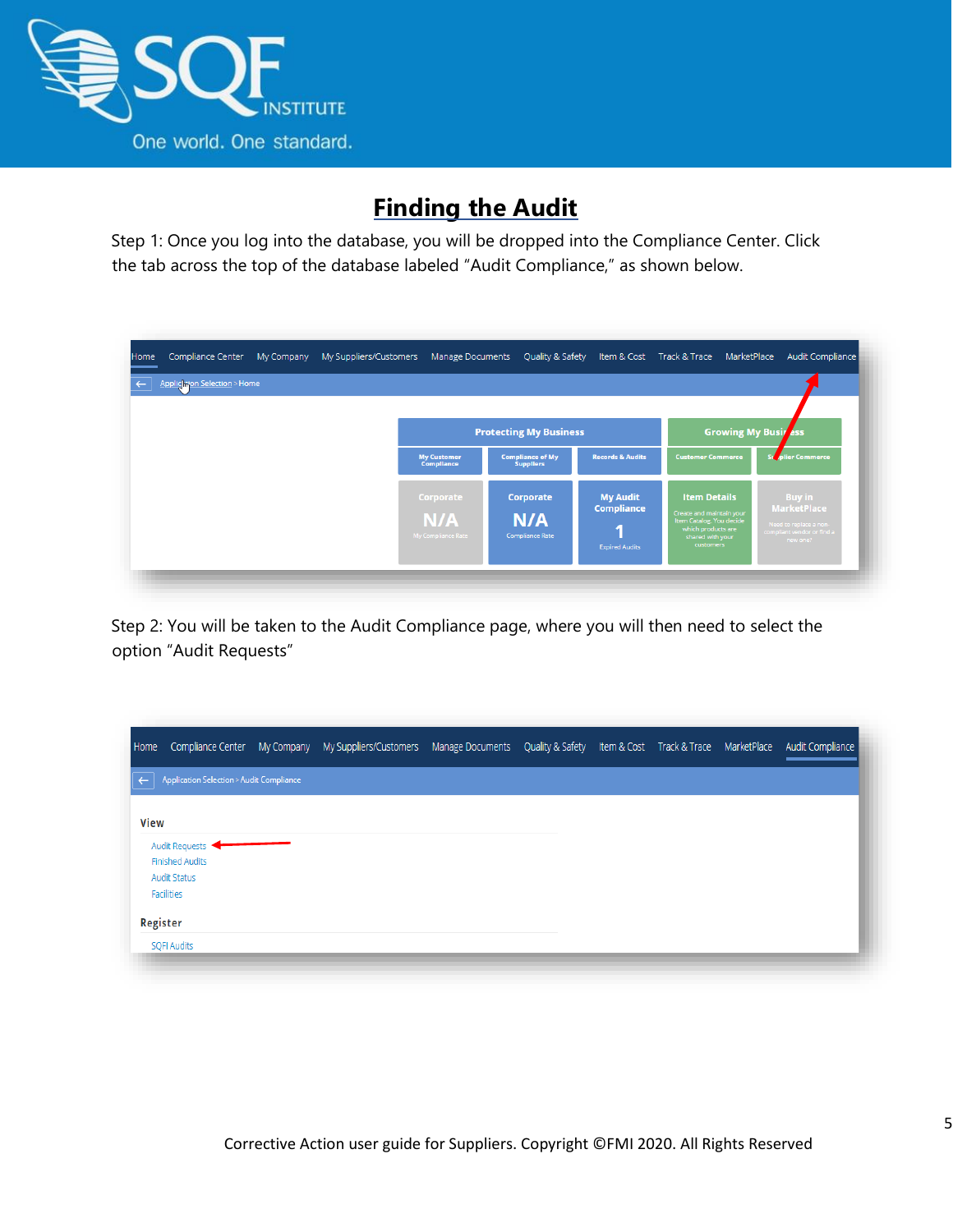

Step 3: After you have reached the "Audit Requests" page, you will have the option to search for the audit you want to complete a corrective action on using the search fields. You can search by Request Number, Facility ID, or Status. You can also click the "FIND" button for a complete list of all audit requests under your company. No results will appear if you do not click the blue "FIND" button.

|                     | Audit Type:                      | SQF Food Safety Audit Edition 9               | $\overline{\mathbf{v}}$ |
|---------------------|----------------------------------|-----------------------------------------------|-------------------------|
|                     |                                  |                                               |                         |
|                     | Request Number:                  |                                               |                         |
|                     | Facility ID:                     |                                               |                         |
|                     | Facility Name:                   |                                               |                         |
| $\mathbf 1$         | $\blacktriangleright$ Status:    | <b>Corrective Action Pending</b>              |                         |
|                     |                                  | Show Also Sub-Facility Requests               |                         |
|                     |                                  | About to Expire Re-certification Surveillance |                         |
|                     |                                  | $\overline{2}$<br>Find                        |                         |
|                     |                                  |                                               |                         |
| <b>Results</b>      |                                  |                                               |                         |
|                     |                                  |                                               |                         |
| <b>REQUEST NBR.</b> | <b>STATUS</b>                    | <b>AUDIT</b>                                  |                         |
| 2363                | <b>Corrective Action Pending</b> | 99999 - Geoff's Greens                        | Action*                 |
|                     |                                  |                                               |                         |

OR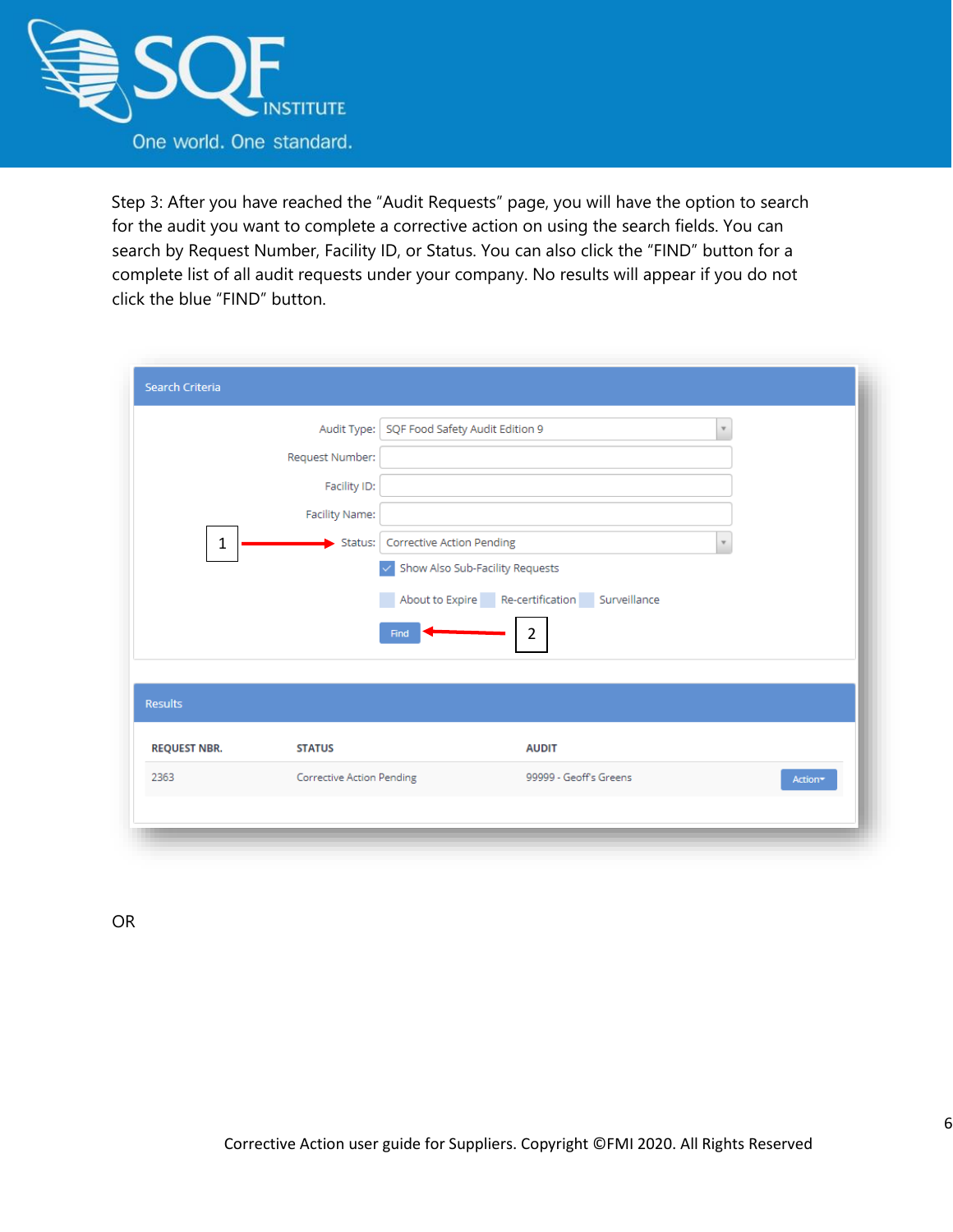

| Search Criteria |                                                                    |
|-----------------|--------------------------------------------------------------------|
|                 | Audit Type:   SQF Food Safety Audit Edition 9                      |
| Request Number: |                                                                    |
| Facility ID:    |                                                                    |
| Facility Name:  |                                                                    |
| Status:         | <b>Not Selected</b><br>$\overline{\phantom{a}}$                    |
|                 | Show Also Sub-Facility Requests<br>$\checkmark$                    |
|                 | About to Expire Re-certification Surveillance<br><b>CONTRACTOR</b> |
|                 | Find                                                               |
|                 |                                                                    |
| Results         |                                                                    |

| <b>REQUEST NBR.</b> | <b>STATUS</b>                    | <b>AUDIT</b>                    |         |
|---------------------|----------------------------------|---------------------------------|---------|
| 2386                | Pending                          | 1356 - Pikes Port               | Action* |
| 2379                | Payment Pending                  | DC - Wade's cookie              | Action* |
| 2377                | Cancelled                        | 8888888 - Lindsey's Lollipops   | Action* |
| 2371                | Abandoned                        | DC - Wade's cookie              | Action* |
| 2365                | Abandoned                        | 8888888 - Lindsey's Lollipops   | Action- |
| 2364                | Abandoned                        | 333333 - Mother Goose's Dairy   | Action* |
| 2363                | <b>Corrective Action Pending</b> | 99999 - Geoff's Greens          | Action- |
| 2358                | Abandoned                        | 88888 - Unicorn Fish            | Action* |
| 2357                | Abandoned                        | FOOD - Food Production Facility | Action* |
| 2356                | In Process                       | 55555 - L Bee's Honey           | Action* |
|                     |                                  |                                 |         |
|                     |                                  |                                 |         |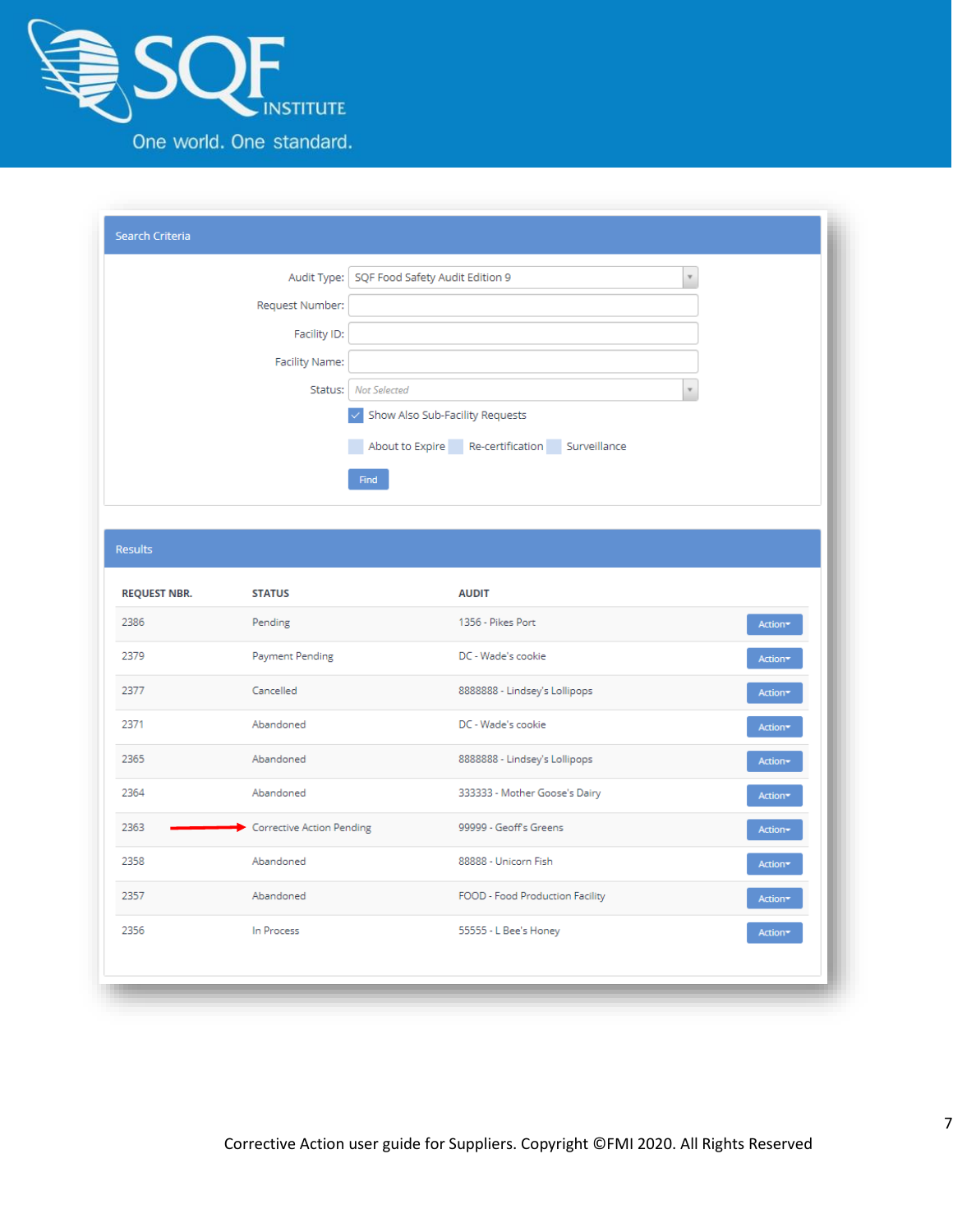

Step 4: Click on the "Action" button for the audit requiring corrective actions.

| <b>Search Criteria</b>               |                                                                                                                                                                       |                                                                                     |                         |
|--------------------------------------|-----------------------------------------------------------------------------------------------------------------------------------------------------------------------|-------------------------------------------------------------------------------------|-------------------------|
| Request Number:                      | SQF Food Safety Audit Edition 8.1<br>Audit Type:<br>Facility ID:<br>Facility Name:<br>Corrective Action Pending<br>Status:<br>Show Also Sub-Facility Requests<br>Find | $\mathbb {V}$<br>$\Box$ About to Expire $\Box$ Re-certification $\Box$ Surveillance | $\overline{\mathbf{v}}$ |
| <b>Results</b>                       |                                                                                                                                                                       |                                                                                     |                         |
| <b>REQUEST NBR.</b><br><b>STATUS</b> |                                                                                                                                                                       | <b>AUDIT</b>                                                                        |                         |
| 1478                                 | <b>Corrective Action Pending</b>                                                                                                                                      | 6416462 - Daniel's Cookie                                                           | Action                  |

If your facility is not in the "Corrective Action Pending" stage, you will not be able to enter corrective actions for that audit. If your audit is not yet in the Corrective Action Pending stage, reach out to your certification body so that they can advance the audit to that stage.

# **\*Please note that for desk audits, the status will not show as "Corrective Action Pending." You will need to search for the request by Request Number, Facility ID, or Facility Name.**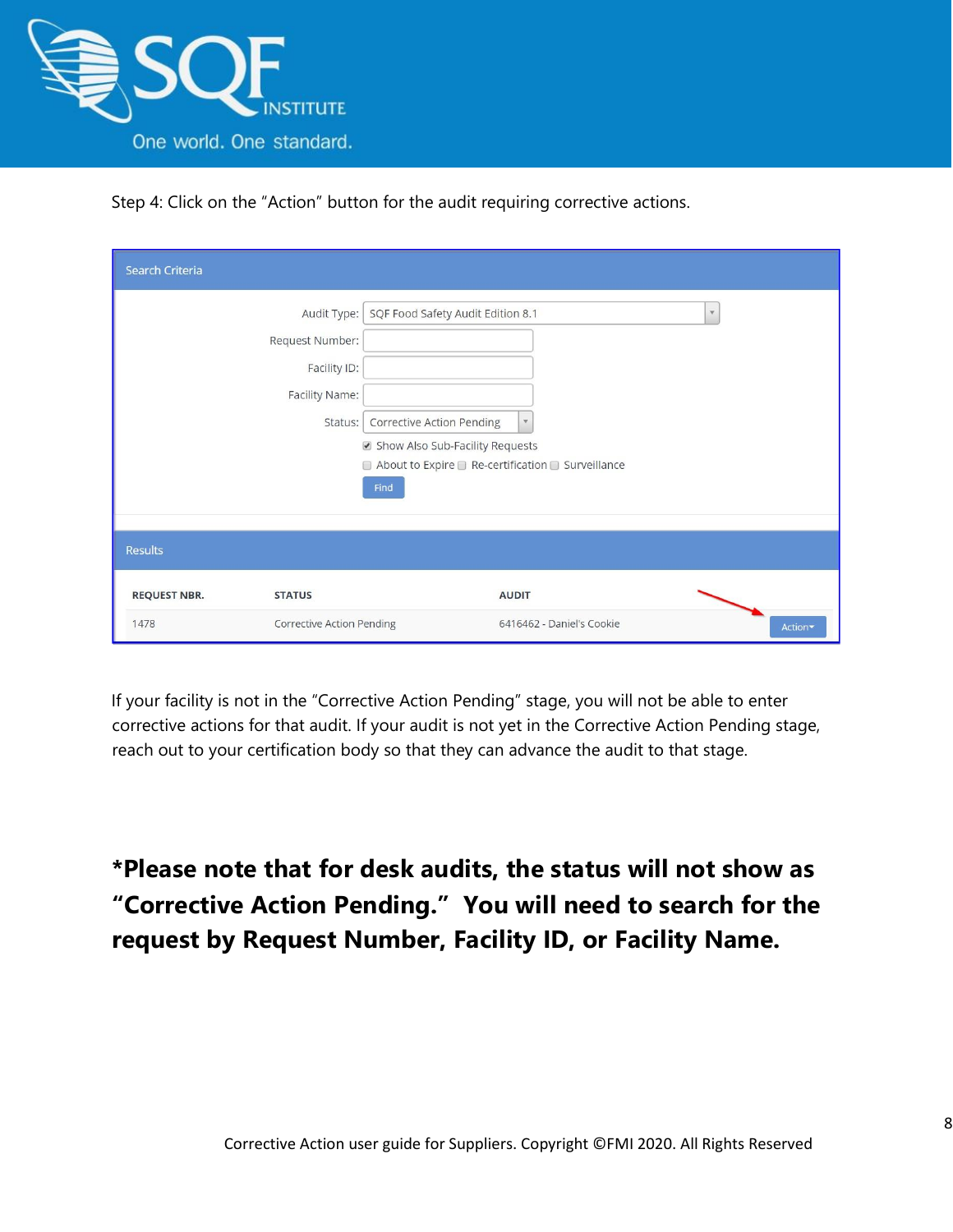

## **Entering Corrective Actions**

<span id="page-8-0"></span>Step 5: Click on 'Update Audit' as shown below:

|                             | Audit Type:                      | SQF Food Safety Audit Edition 9  |                                 | $\overline{\mathbf{v}}$                                              |
|-----------------------------|----------------------------------|----------------------------------|---------------------------------|----------------------------------------------------------------------|
|                             | Request Number:                  |                                  |                                 |                                                                      |
|                             | Facility ID:                     |                                  |                                 |                                                                      |
|                             | Facility Name:                   |                                  |                                 |                                                                      |
|                             | Status:                          | <b>Corrective Action Pending</b> |                                 |                                                                      |
|                             |                                  |                                  | Show Also Sub-Facility Requests |                                                                      |
|                             |                                  |                                  |                                 | About to Expire Re-certification Surveillance                        |
|                             |                                  | <b>Find</b>                      |                                 |                                                                      |
|                             |                                  |                                  |                                 |                                                                      |
|                             |                                  |                                  |                                 |                                                                      |
|                             |                                  |                                  |                                 |                                                                      |
|                             |                                  |                                  |                                 |                                                                      |
| <b>Results</b>              |                                  |                                  |                                 |                                                                      |
|                             | <b>STATUS</b>                    |                                  | <b>AUDIT</b>                    |                                                                      |
|                             | <b>Corrective Action Pending</b> |                                  |                                 | 99999 - Geoff's Greens<br>Action*                                    |
|                             |                                  |                                  |                                 |                                                                      |
|                             |                                  |                                  |                                 | MANAGE/UPDATE SQF FOOD SAFETY AUDIT<br>Update Audit (Cert. Id: 5000) |
|                             |                                  |                                  |                                 | Return Audit (Cert. Id: 5000) to Review Pending                      |
|                             |                                  |                                  |                                 | Preview Result (Cert. Id: 5000)                                      |
|                             |                                  |                                  |                                 | <b>MISCELLANEOUS</b>                                                 |
|                             |                                  |                                  |                                 | View Audit Request Details                                           |
| <b>REQUEST NBR.</b><br>2363 |                                  |                                  |                                 | Add Note for SQF Food Safety Audit                                   |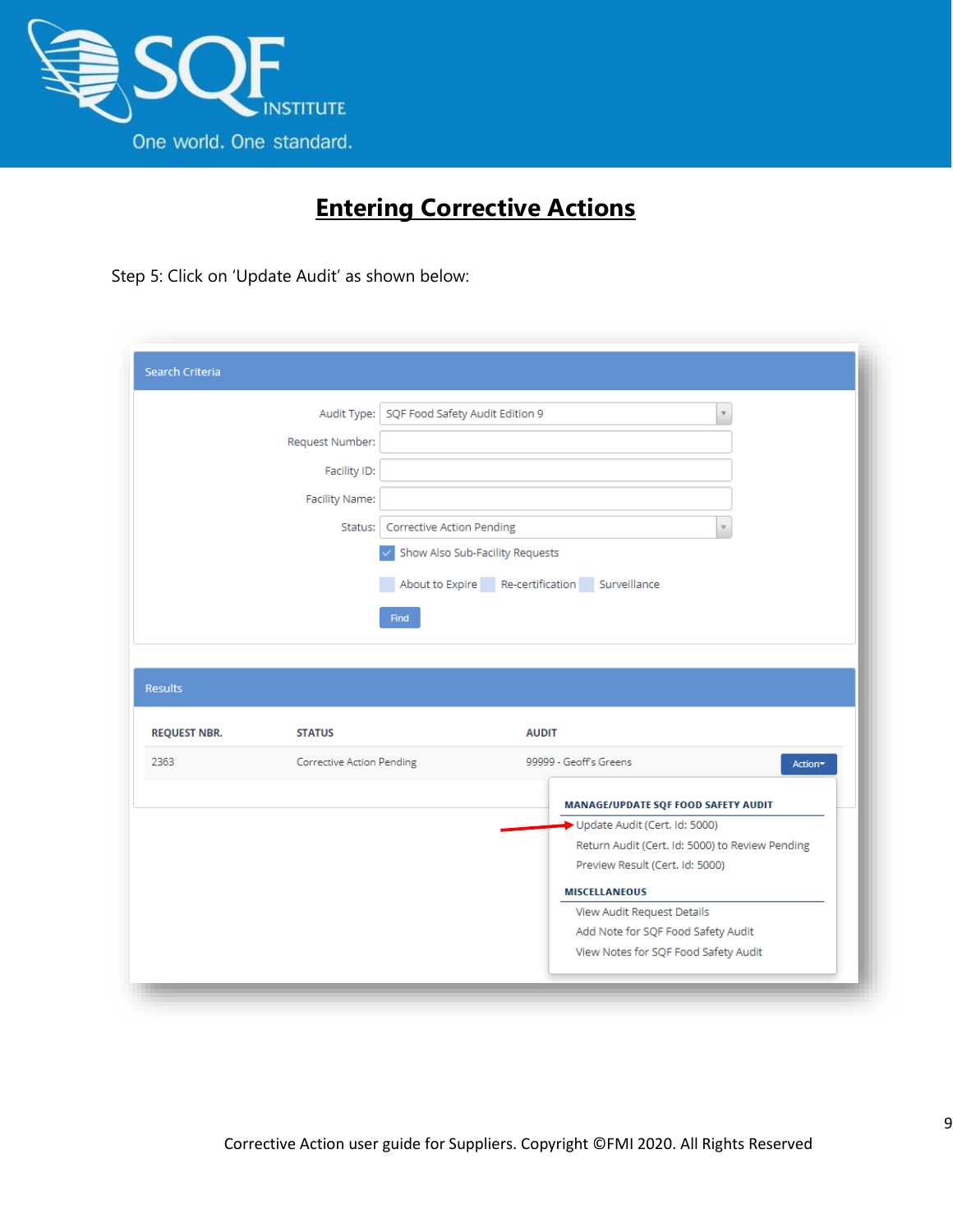

Step 6: Enter corrective actions directly into the database using the "Corrective Action" and "Root Cause Analysis" boxes, shown in the images below. Each Corrective Action and Root Cause Analysis can be completed by clicking the blue "Action Button" for Corrective Actions and "Update" for Root Cause Analysis.

| <b>FIRST NAME</b> |                           | <b>LAST NAME</b>                                 | <b>PERSON#</b>                      | <b>ROLE</b>                            |                    |                     |  |
|-------------------|---------------------------|--------------------------------------------------|-------------------------------------|----------------------------------------|--------------------|---------------------|--|
| Lead 1            |                           | Auditor                                          | 123                                 | Lead Auditor                           |                    |                     |  |
| Tech              |                           | Expert                                           | 789                                 | <b>Technical Reviewer</b>              |                    |                     |  |
|                   | <b>Corrective Actions</b> |                                                  |                                     |                                        |                    |                     |  |
|                   | <b>RESPONSE</b>           | <b>CLAUSE PRIMARY CORRECTIVE ACTION</b>          | <b>VERIFICATION OF CLOSE</b><br>OUT | <b>COMPLETION CLOSE</b><br><b>DATE</b> | OUT<br><b>DATE</b> |                     |  |
|                   | 2.1.1.1 CRITICAL          | We will build a new building or fix the<br>roof. |                                     | 11/01/2021                             |                    | $\bullet$<br>Update |  |
|                   |                           |                                                  |                                     |                                        |                    |                     |  |
|                   |                           |                                                  |                                     |                                        |                    |                     |  |
|                   |                           |                                                  |                                     |                                        |                    |                     |  |
|                   | CRITICAL                  |                                                  |                                     |                                        |                    | $\bullet$<br>Update |  |
| 2.1.1.2           |                           |                                                  |                                     |                                        |                    |                     |  |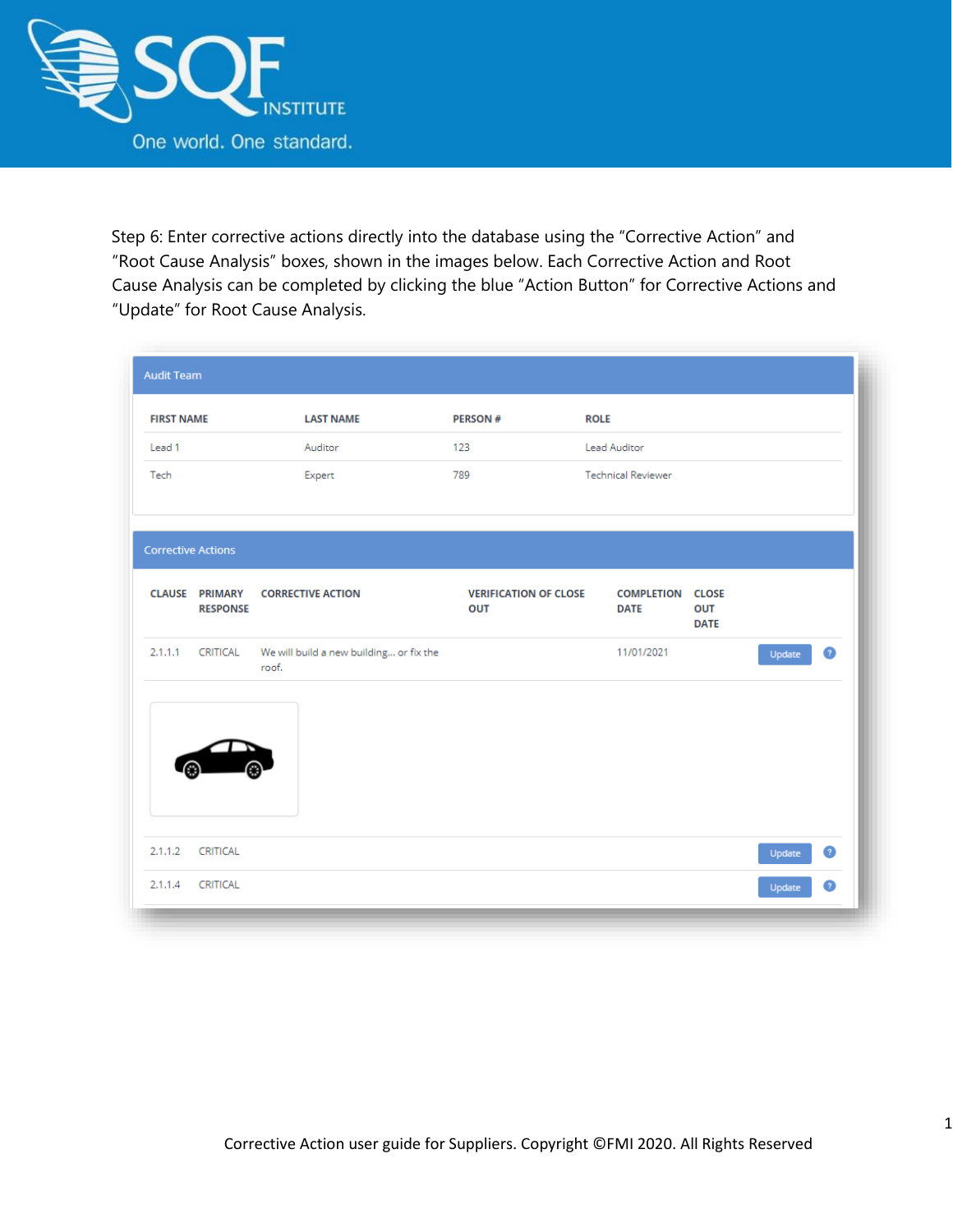

| <b>ELEMENT</b> | <b>PRIMARY</b><br><b>RESPONSE</b> | <b>ROOT CAUSE</b>                     |                     |
|----------------|-----------------------------------|---------------------------------------|---------------------|
| 2.1.1.1        | <b>CRITICAL</b>                   | Yes - we failed to fix a leaking roof | $\bullet$<br>Update |
| 2.1.1.2        | <b>CRITICAL</b>                   |                                       | $\bullet$<br>Update |
| 2.1.1.4        | CRITICAL                          |                                       | $\bullet$<br>Update |
| 2.1.1.5        | <b>MINOR</b>                      |                                       | $\bullet$<br>Update |

Step 7: When you click the blue "ACTION" button, a pop-up window will appear to enter your responses to each action.

| Clause: 2.1.1.1             |                                                                                                    |
|-----------------------------|----------------------------------------------------------------------------------------------------|
|                             | Corrective Action: We will build a new building or fix the roof.                                   |
|                             |                                                                                                    |
|                             |                                                                                                    |
|                             |                                                                                                    |
|                             | Remaining: 32720                                                                                   |
| Completion Date: 11/01/2021 | 冊                                                                                                  |
|                             | Drag a document here. Drag image file here or Paste image from clipboard or URL in the area below. |
|                             |                                                                                                    |
|                             |                                                                                                    |
|                             |                                                                                                    |
|                             |                                                                                                    |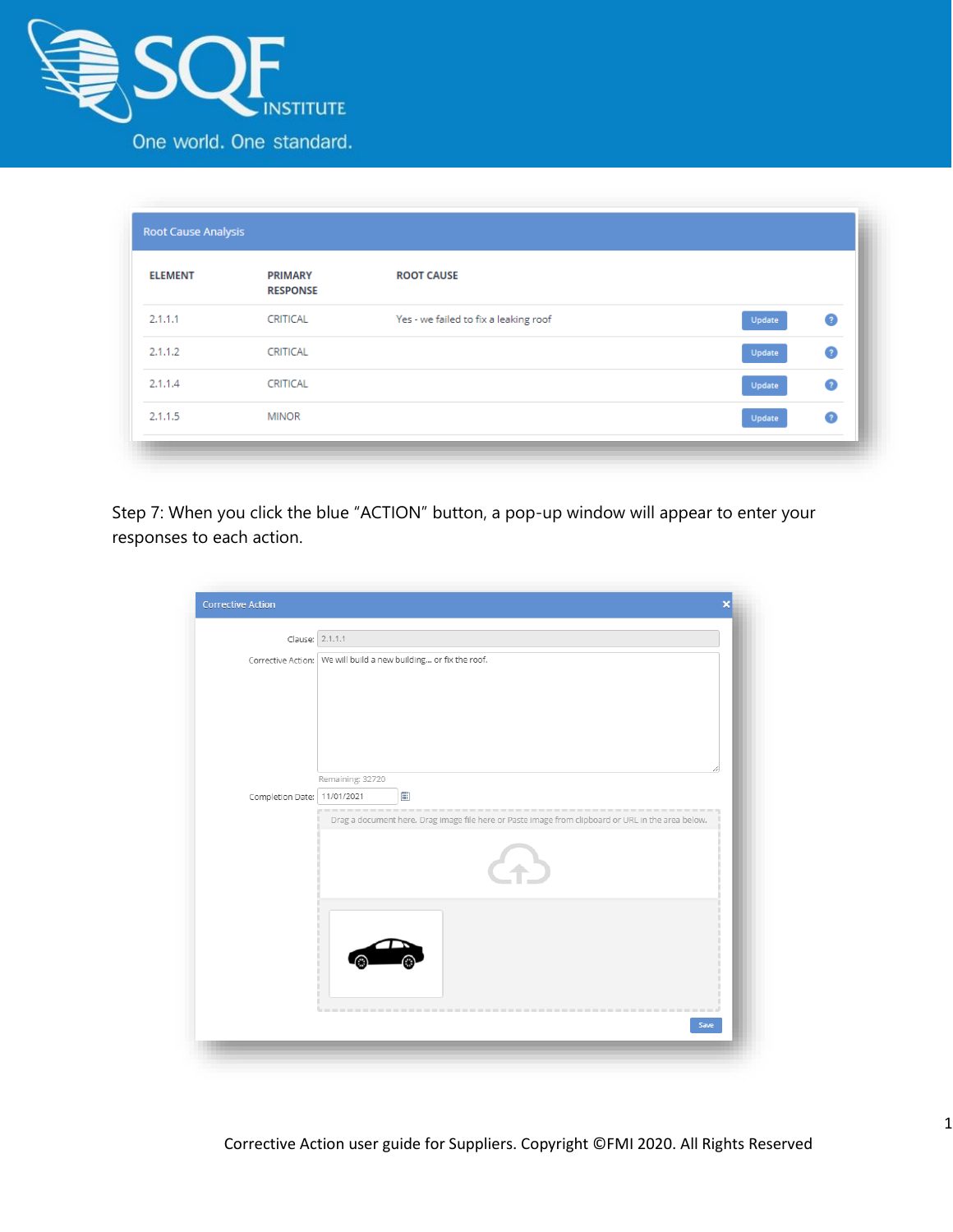

Step 8: Next, you will need to enter root cause analysis. Click the blue "UPDATE" button in the Root Cause Analysis box to enter a root cause analysis for each section that requires it.

| Root Cause Analysis |                                   |                                       |        |
|---------------------|-----------------------------------|---------------------------------------|--------|
| <b>ELEMENT</b>      | <b>PRIMARY</b><br><b>RESPONSE</b> | <b>ROOT CAUSE</b>                     |        |
| 2.1.1.1             | <b>CRITICAL</b>                   | Yes - we failed to fix a leaking roof | Update |

Step 9: In the window that appears, enter the Root Cause, Evidence, and save.

| <b>Root Cause</b> |                                                                                                    |  |
|-------------------|----------------------------------------------------------------------------------------------------|--|
| Clause: 2.1.1.1   |                                                                                                    |  |
| Root Cause:       |                                                                                                    |  |
|                   |                                                                                                    |  |
|                   |                                                                                                    |  |
|                   |                                                                                                    |  |
|                   |                                                                                                    |  |
|                   |                                                                                                    |  |
|                   |                                                                                                    |  |
|                   |                                                                                                    |  |
|                   |                                                                                                    |  |
|                   |                                                                                                    |  |
|                   |                                                                                                    |  |
|                   |                                                                                                    |  |
|                   |                                                                                                    |  |
|                   | Remaining: 32768                                                                                   |  |
|                   | Drag a document here. Drag image file here or Paste image from clipboard or URL in the area below. |  |
|                   | A                                                                                                  |  |
|                   |                                                                                                    |  |
|                   | Save                                                                                               |  |
|                   |                                                                                                    |  |
|                   |                                                                                                    |  |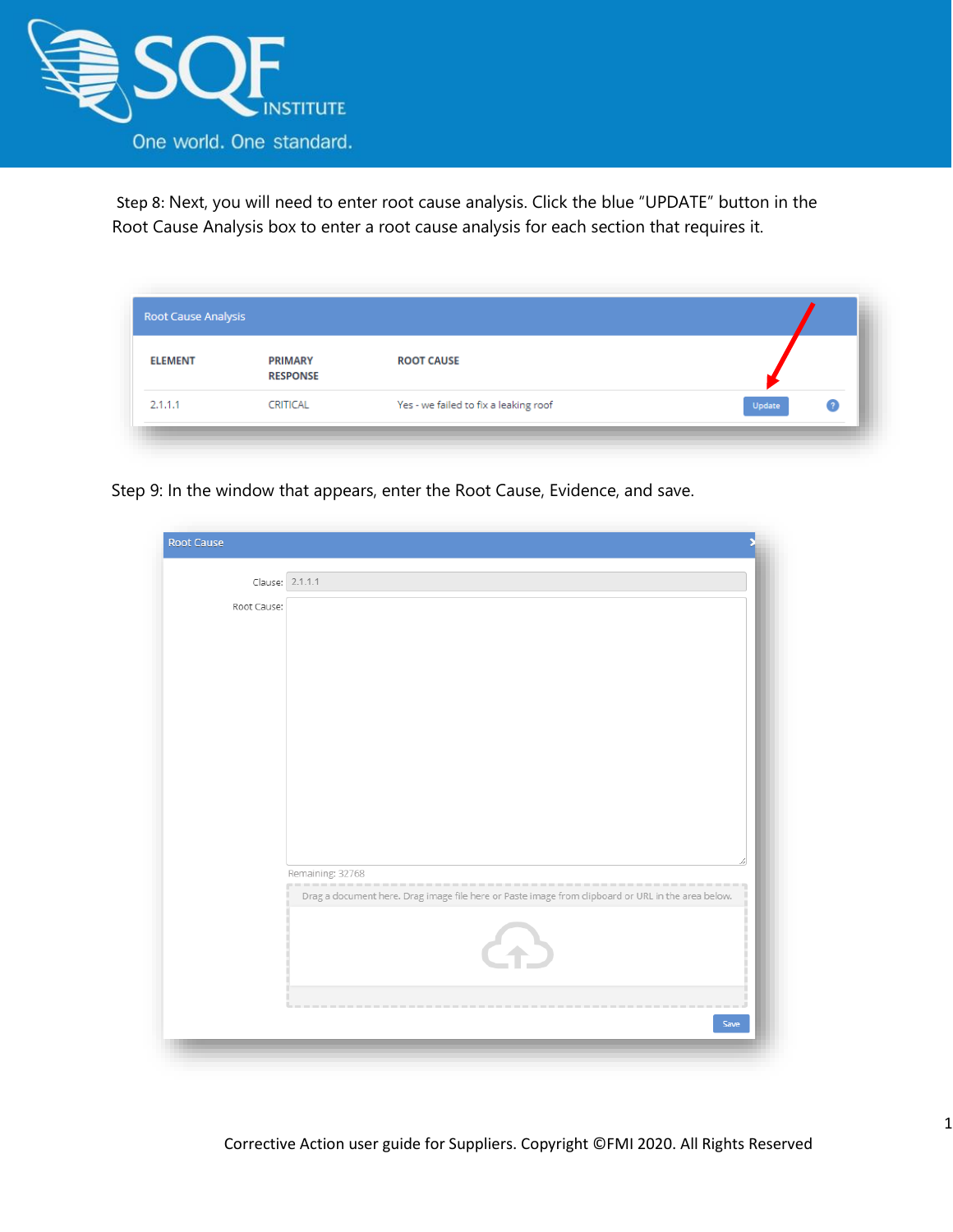

Step 9: After you have entered the "Corrective Action" and the "Root Cause Analysis," scroll down to the "Progress" section to view the progress of your responses.

| Progress |                                 |  |
|----------|---------------------------------|--|
|          | <b>Corrective Action Status</b> |  |
|          | 78%                             |  |
|          | Overall Status                  |  |
|          | 84%                             |  |
|          |                                 |  |

After all the corrective actions and root cause analysis are entered, the overall progress bar at the bottom of the Audit Result Report has the Corrective Action Status listed as **100%. T**he Overall Status should be listed as **less than 100%.** At this point, the "Submit" button will appear to submit your responses for analysis.